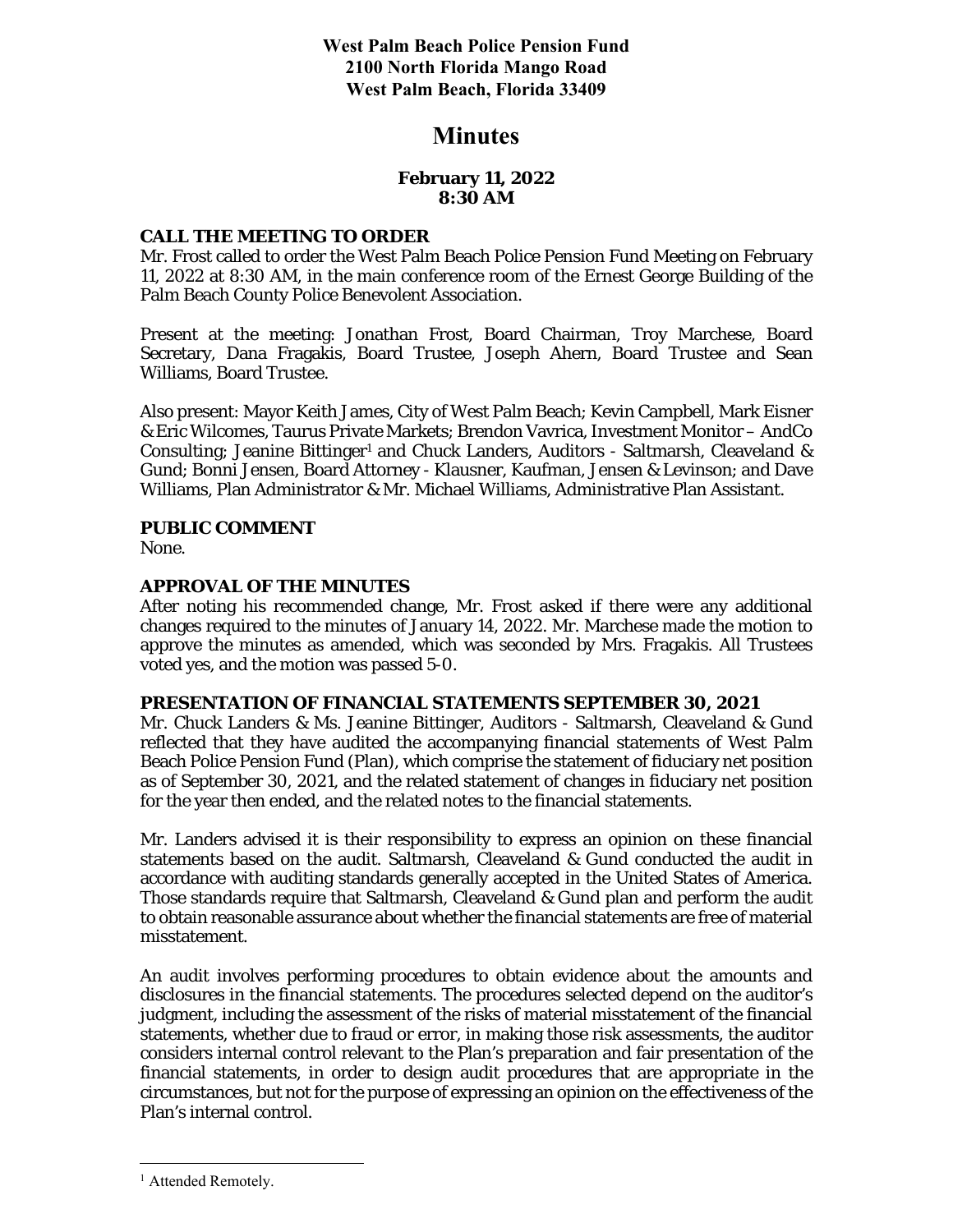## **West Palm Beach Police Pension Fund – Minutes February 11, 2022 Page 2 of 6**

Accordingly, we express no such opinion. An audit also includes evaluating the appropriateness of accounting policies used and the reasonableness of significant accounting estimates made by management, as well as evaluating the overall presentation of the financial statements.

Mr. Landers concluded by stating in their opinion, the financial statements present fairly, in all material respects, the fiduciary net position of the West Palm Beach Police Pension Fund as of September 30, 2021 and 2020, and the changes in fiduciary net position for the years then ended in accordance with accounting principles generally accepted in the United States of America.

#### WEST PALM BEACH POLICE PENSION FUND STATEMENTS OF FIDUCIARY NET POSITION SEPTEMBER 30, 2021 AND 2020

|                                             | 2021              | 2020              |
|---------------------------------------------|-------------------|-------------------|
| Assets:                                     |                   |                   |
| Cash                                        | \$<br>774,531     | s<br>376,773      |
| Receivables:                                |                   |                   |
| Drop loans                                  | 788,756           | 1,120,889         |
| Interest and dividends                      | 203,363           | 189,667           |
| <b>Broker-dealers</b>                       | 1,111,843         | 546,940           |
| Florida State Excise Tax Rebate             |                   | 1,611,609         |
| Other                                       | 703               | 8,568             |
| Total receivables                           | 2,104,665         | 3,477,673         |
| Investments, at fair value:                 |                   |                   |
| U.S. Government obligations                 | 15,109,630        | 4,298,819         |
| U.S. Government agency obligations          | 27.835.095        | 35.346.146        |
| Corporate bonds                             | 4,656,833         | 28,009,018        |
| Domestic stocks                             | 104,777,287       | 67,995,231        |
| Domestic equity investment funds            | 121,958,178       | 121,337,959       |
| Domestic private equity investment funds    | 40,625,290        | 17,936,881        |
| International equity investment funds       | 67,980,466        | 54,395,439        |
| International fixed income investment funds | 19,688,870        |                   |
| Real estate investment funds                | 74,895,170        | 62,070,326        |
| Temporary investment funds                  | 4,190,500         | 4,988,500         |
| <b>Total investments</b>                    | 481,717,319       | 396,378,319       |
| Prepaid expenses                            | 1,396,618         | 1,330,554         |
| <b>Total Assets</b>                         | 485,993,133       | 401,563,319       |
| <b>Liabilities</b>                          |                   |                   |
| Accounts payable                            | 282,250           | 308,040           |
| Accounts payable, broker-dealers            | 372,281           | 1,199,873         |
| <b>Total Liabilities</b>                    | 654,531           | 1,507,913         |
| <b>Net Position Restricted for Pensions</b> | \$<br>485,338,602 | \$<br>400,055,406 |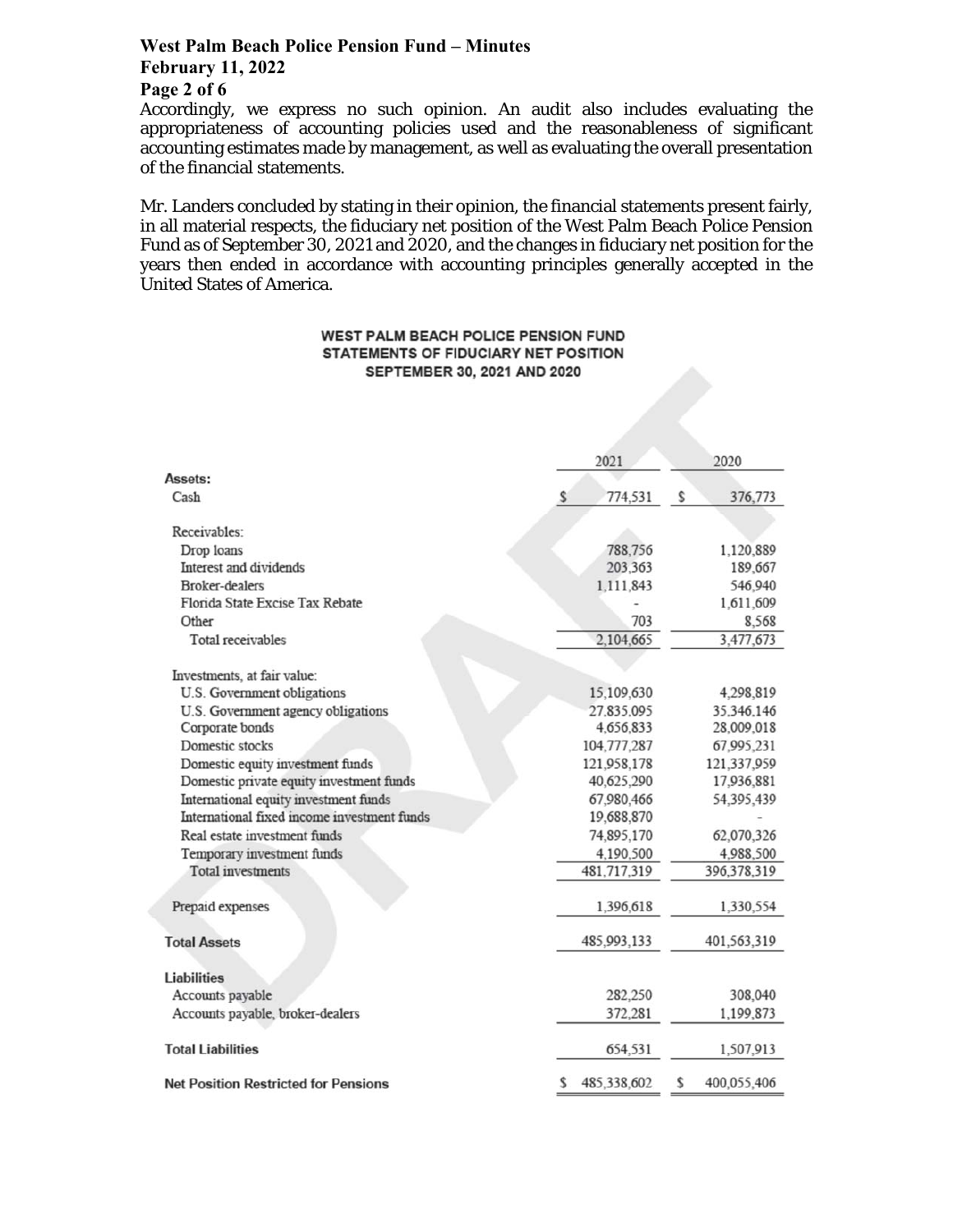## **West Palm Beach Police Pension Fund – Minutes February 11, 2022 Page 3 of 6**

#### WEST PALM BEACH POLICE PENSION FUND STATEMENTS OF CHANGES IN FIDUCIARY NET POSITION YEARS ENDED SEPTEMBER 30, 2021 AND 2020

|                                                    |    | 2021        | 2020              |
|----------------------------------------------------|----|-------------|-------------------|
| Additions to Net Position Attributed to:           |    |             |                   |
| Contributions:                                     |    |             |                   |
| Employer                                           | \$ | 5,935,584   | \$<br>5,240,652   |
| Participants                                       |    | 2,647,132   | 2,746,965         |
| Buy back                                           |    |             | 59,874            |
| Drop                                               |    | 287,155     |                   |
| 415 Rollover                                       |    | 402,251     | 162,185           |
| <b>Total contributions</b>                         |    | 9,272,122   | 8,209,676         |
| Intergovernmental revenue:                         |    |             |                   |
| Chapter 185 state excise tax rebate                |    | 1,597,683   | 1,611,609         |
| Total intergovernmental revenue                    |    | 1,597,683   | 1,611,609         |
| Investment income:                                 |    |             |                   |
| Net appreciation in fair value of investments      |    | 89,035,648  | 21,587,088        |
| Interest                                           |    | 1,581,256   | 1,596,581         |
| Dividends                                          |    | 5,318,198   | 3,537,609         |
| Commission rebate                                  |    |             | 2,768             |
| Class action revenue                               |    | 42.789      | 9,440             |
| Other                                              |    | 12,995      | 44,152            |
| Total investment income                            |    | 95,990,886  | 26,777,638        |
| Less investment expenses                           |    | 1,298,830   | 961,568           |
| Net investment income                              |    | 94,692,056  | 25,816,070        |
| <b>Total additions</b>                             |    | 105,561,861 | 35,637,355        |
| <b>Deductions from Net Position Attributed to:</b> |    |             |                   |
| Benefits:                                          |    |             |                   |
| Age and service                                    |    | 11,272,996  | 11,034,263        |
| Disability                                         |    | 880,498     | 878,195           |
| <b>Beneficiaries</b>                               |    | 850,228     | 870,177           |
| Share accounts                                     |    | 2,262,164   | 1,740,598         |
| Drop accounts                                      |    | 4,382,046   | 3,989,575         |
| Refunds of contributions                           |    | 262,973     | 206,949           |
| Administrative expenses                            |    | 367,760     | 304,417           |
| <b>Total deductions</b>                            |    | 20,278,665  | 19,024,174        |
| <b>Net Increase in Net Position</b>                |    | 85,283,196  | 16,613,181        |
| <b>Net Position Available for Benefits:</b>        |    |             |                   |
| Beginning of year                                  |    | 400,055,406 | 383,442,225       |
| End of year                                        | S  | 485,338,602 | \$<br>400,055,406 |
|                                                    |    |             |                   |

 $\sim$ 

**ACCIO**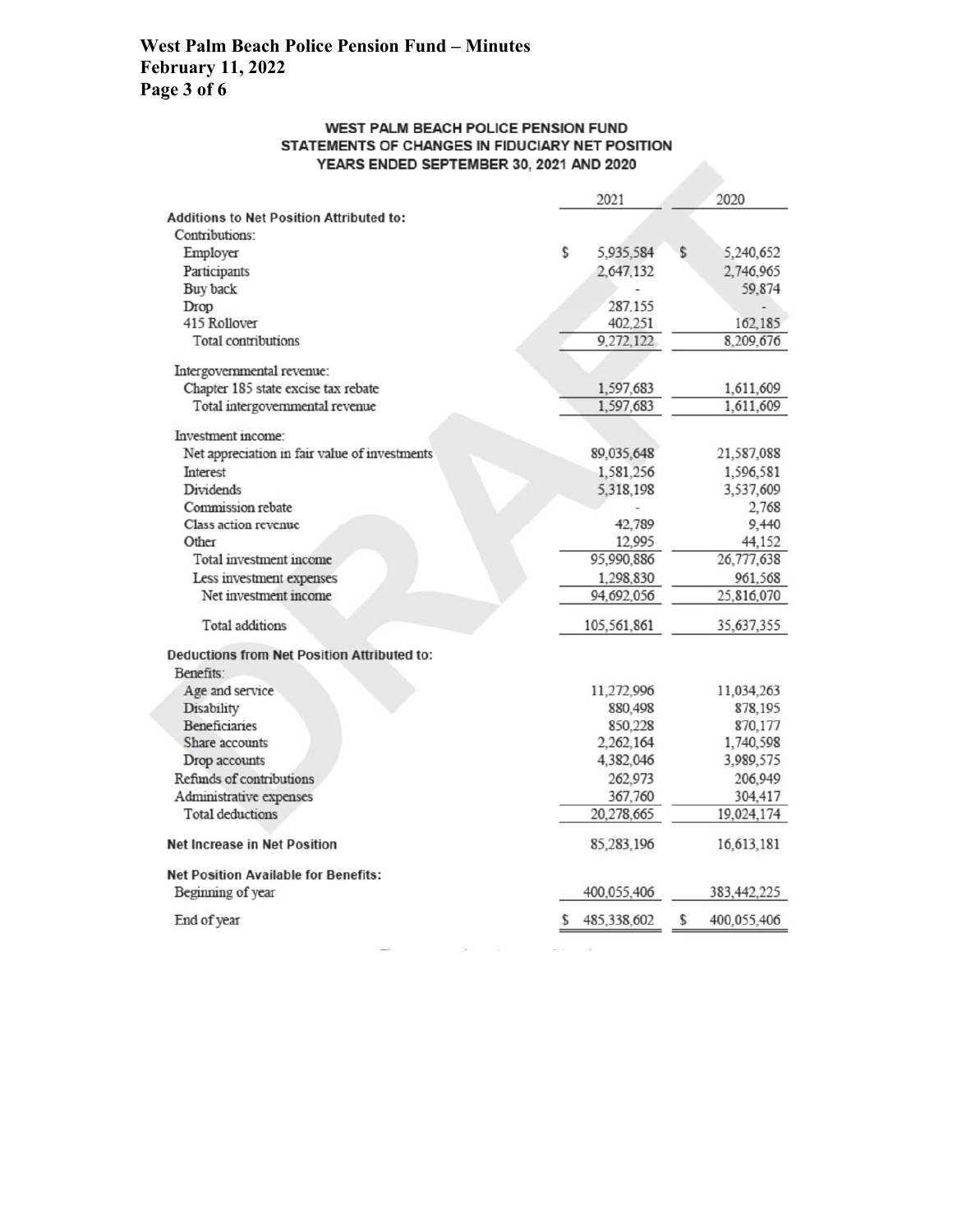# **West Palm Beach Police Pension Fund – Minutes February 11, 2022 Page 4 of 6**

At the conclusion of the financial statements a motion was made by Mr. Marchese to approve financial statements presented, which was seconded by Mr. Sean Williams. All Trustees voted yes, and the motion was passed 5-0.

In a spirit of transparency, the foregoing report may be viewed on-line at: **http://www.wpbppf.com/modules/stateDocs/index.asp**

The client representation letter for the audit was presented to the Board to consider. Mrs. Jensen conducted a legal review. Mr. Marchese made a motion to approve the execution of the client representation letter, which was seconded by Mr. Sean Williams. All Trustees voted yes, and the motion was passed 5-0.

### **NEW BUSINESS**

Taurus Fund ll

Mr. Kevin Campbell, Mr. Mark Eisner & Mr. Eric Wilcomes of Taurus Private Markets, came before the Board to introduce Taurus Fund ll. Currently our Plan is an investor in Taurus Fund l.

The representatives outlined the Fund, the Team, the due diligence process, the type of investments for all to consider.

Mr. Vavrica recommended the Board continue with its laddering approach.

After review and discussion, Mr. Ahern made a motion to engage Taurus Private Markets – Fund ll for 12 million dollars. The motion was seconded by Mrs. Fragakis. All Trustees voted yes, and the motion was passed 5-0.

During the foregoing presentation, Mayor Keith James<sup>2</sup> joined in this public meeting<sup>3</sup>. All present at the meeting were introduced to the mayor. Mayor James said we wanted to come by and thank the Board and Staff for a job well done. Before departing Mayor James reinforced his position that without sacrifice to performance, he suggested that the Board hire minority investment firms. Mr. Frost appreciated the mayor's input and advised that the Board is monitoring the diversity of our current investment managers and provided a snapshot to the mayor.

## **INVESTMENT REPORT – AndCo Consulting**

Mr. Vavrica began his presentation by thanking the Board for the opportunity to serve the Fund. As we start 2022, we are 87 team members strong with plans to grow. We are targeting several new positions for the year as we thoughtfully continue to invest in our firm to provide the quality services you expect from AndCo. These talent enhancements cover multiple departments including Research and Client Solutions, which will strengthen our alternative and public market research as well as our client service. We are also looking to add team members to our Consulting, Finance, Marketing, and IT departments.

As of December 31, 2021, the total assets were valued at \$506,799,822. For the quarter, the total fund returned 4.54%4 vs. 4.66% compared to the target index. The public funds median return was valued at 4.32% for the quarter. On a one, three and five-year basis, the Plan returned 15.21%, 15.86% & 11.29% respectively.

<sup>2</sup> https://www.wpb.org/our-city/mayor-s-office/mayor-s-bio

<sup>&</sup>lt;sup>3</sup> 9:19 AM to 9:25 AM.

<sup>4</sup> Net basis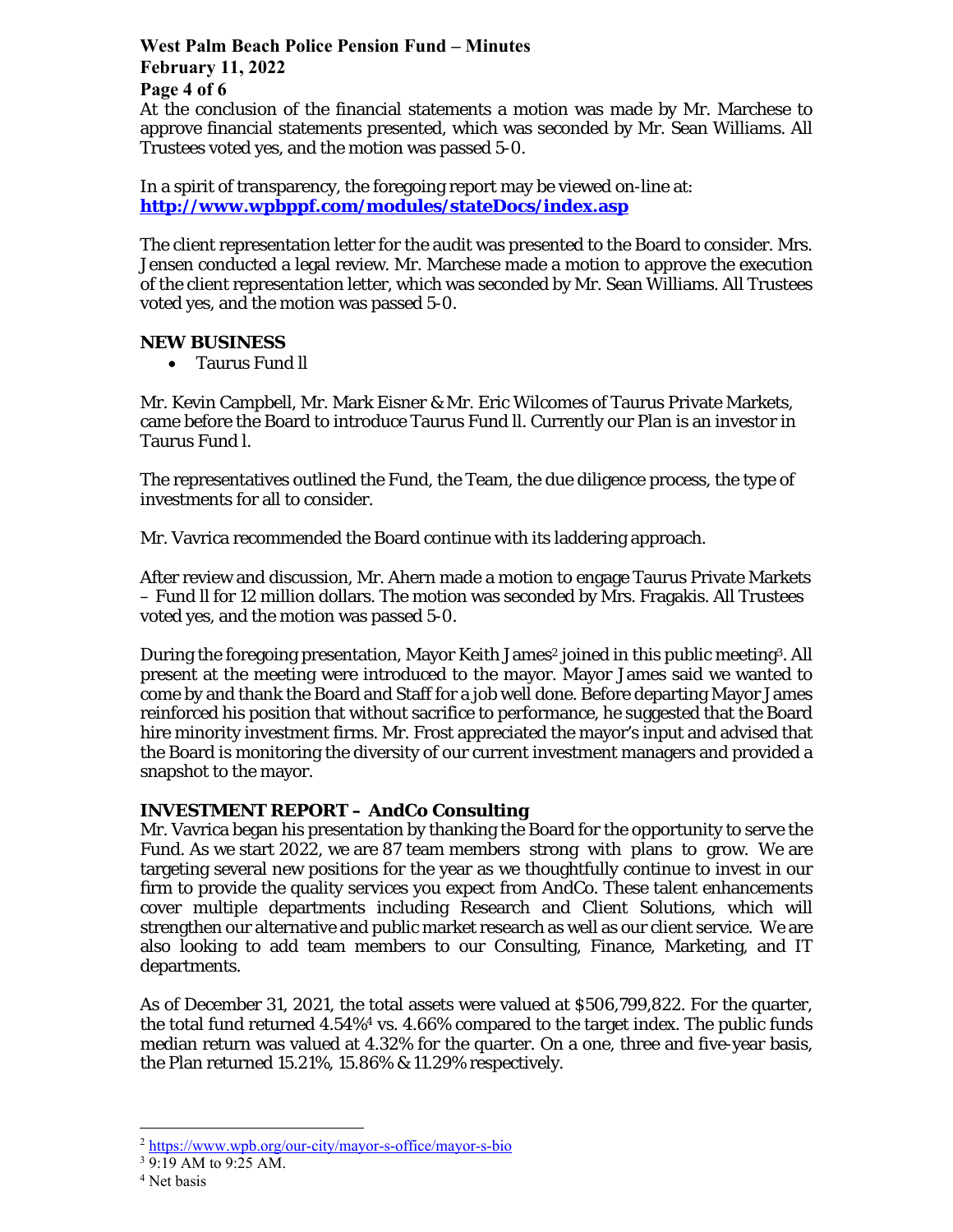## **West Palm Beach Police Pension Fund – Minutes February 11, 2022 Page 5 of 6**

| Asset Allocation By Segment as of<br>December 31, 2021 : \$506,799,822 |                          |                   | Asset Allocation By Manager as of<br>December 31, 2021 : \$506,799,822 |                     |            |  |
|------------------------------------------------------------------------|--------------------------|-------------------|------------------------------------------------------------------------|---------------------|------------|--|
|                                                                        |                          |                   |                                                                        |                     |            |  |
|                                                                        |                          |                   | <b>Allocation</b>                                                      |                     |            |  |
|                                                                        |                          |                   |                                                                        | <b>Market Value</b> | Allocation |  |
|                                                                        |                          |                   | RhumbLine Equity S&P 500                                               | 51,917,922          | 10.2       |  |
|                                                                        |                          |                   | Ill Intercontinental                                                   | 49,610,356          | 9.8        |  |
|                                                                        |                          |                   | Garcia Hamilton Fixed Income                                           | 46,204,306          | 9.1        |  |
|                                                                        |                          |                   | Champlain MC Equity                                                    | 30,355,382          | 6.0        |  |
|                                                                        |                          |                   | Eagle Equity                                                           | 29,059,136          | 5.7        |  |
|                                                                        |                          |                   | SSGA Small-Mid Cap Equity (SSMKX)                                      | 28,327,352          | 5.6        |  |
|                                                                        |                          |                   | Anchor Equity                                                          | 26,574,538          | 5.2        |  |
|                                                                        |                          |                   | <b>Barrow Hanley SCV</b>                                               | 26,536,566          | 5.2        |  |
|                                                                        |                          |                   | RhumbLine International Equity                                         | 26,367,642          | 5.2        |  |
|                                                                        |                          |                   | J.P. Morgan                                                            | 26,224,512          | 5.2        |  |
|                                                                        |                          |                   | RhumbLine S&P Mid Cap 400                                              | 25.881.976          | 5.1        |  |
|                                                                        |                          |                   | Vanguard Intl Equity (VTRIX)                                           | 25,543,558          | 5.0        |  |
|                                                                        |                          |                   | Invesco Emerging Markets Equity                                        | 16,599,431          | 3.3        |  |
|                                                                        |                          |                   | E ETG Co-Invest Opportunities Fund LP                                  | 13,341,205          | 2.6        |  |
|                                                                        |                          |                   | Aberdeen U.S. P.E. VII                                                 | 13,096,491          | 2.6        |  |
|                                                                        |                          |                   | RhumbLine R1000 Value                                                  | 12.464.772          | 2.5        |  |
|                                                                        |                          |                   | RhumbLine R1000 Growth                                                 | 12.058.295          | 24         |  |
| <b>Allocation</b>                                                      |                          |                   | JP Morgan Global P.E. VII                                              | 10.224.240          | 2.0        |  |
| <b>Segments</b>                                                        | <b>Market Value</b>      | <b>Allocation</b> | PGIM Emerging Market Debt                                              | 9,719,620           | 1.9        |  |
| Domestic Equity                                                        | 239, 308, 366            | 47.2              | Lazard Emerging Markets Debt Blend Fund L.P.                           | 9,601.209           | 1.9        |  |
|                                                                        | 68.510.631               | 13.5              | <b>F</b> JP Morgan Global P.E. IX                                      | 4,699,507           | 0.9        |  |
| International Equity                                                   |                          | 9.1               | Affiliated Housing Impact Fund LP                                      | 3,550,247           | 0.7        |  |
|                                                                        |                          |                   |                                                                        |                     |            |  |
| Domestic Fixed Income                                                  | 45,880,405<br>19,320,829 | 3.8               | Aberdeen U.S. P.E. IX                                                  | 3.454.792           | 0.7        |  |
| Emerging Fixed Income                                                  |                          |                   | Taurus Private Markets Fund, LP                                        | 3,253,585           | 0.6        |  |
| Real Estate<br>Private Equity                                          | 75,834,868<br>51,620,067 | 15.0<br>10.2      | <b>R&amp;D Cash</b>                                                    | 2,131,766           | 0.4        |  |

In a spirit of transparency, the entire investment report may be viewed on-line at: http://wpbppf.com/modules/investments/index.asp

Mr. Vavrica recommended the Board invest in a mutual fund within the R&D Account for the purpose of funding capital calls in a seamless manner. Currently multiple steps have to be undertaken to fund the calls. This proposed mechanism would keep the funds invested and traded as needed when the capital calls arise. A mutual fund analysis was detailed to the Board. At the conclusion of the presentation and discussion, Mr. Ahern made a motion to purchase and fund Blackrock Muti-Asset Income Portfolio for 3 million dollars. The motion was seconded by Mrs. Fragakis. All Trustees voted yes, and the motion was passed 5-0.

Mr. Frost asked Mr. Vavrica to prepare a presentation for the Board to discuss Direct Lending. Matter will be placed on the next Agenda<sup>5</sup>.

## **APPROVAL OF DISTRIBUTIONS**

Warrants approved since the last meeting were presented to the Board in spreadsheet format by Mr. D. Williams. A formal administrative report was also provided for consideration. After Mr. D. Williams detailed the report, Mr. Marchese made the motion to approve, which was seconded by Mr. Ahern. All Trustees voted yes, and the motion was passed 5-0.

<sup>5</sup> March 11, 2022.